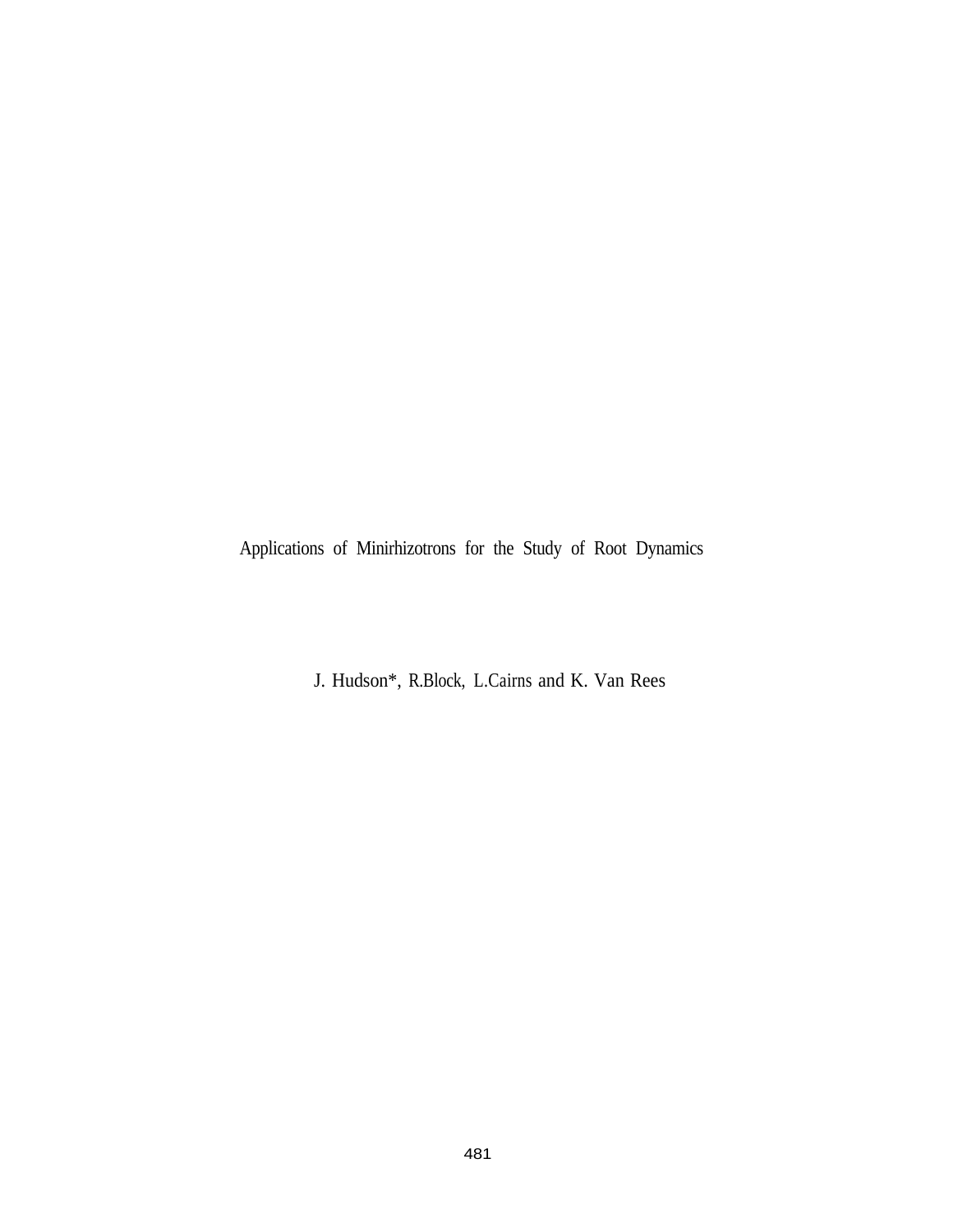# **Introduction**

Minirhizotrons were originally proposed by Bates in 1937. The minirhizotron technique involves installing a clear tube in the soil and lowering a device into the tube to observe the roots at the soil-tube interface (Taylor et at., 1990). Bates (1937) originally used a mirror and a lamp mounted on the end of a stick to see roots intersecting a glass tube. Recent applications have been improved through the use of a miniature color video camera and a right-angle viewing head (Upchurch and Ritchie, 1984). The new technology has greatly improved the quality of the soil images (Taylor et al., 1990).

Roots and their rhizosphere organisms can be observed at the soil-wall boundary (Taylor et al., 1990). Estimation of plant root activities by the minirhizotron technique is a non-destructive approach for observing root responses to the soil environment (Box et al., 1989). The minirhizotron technique allows the in situ study of the relationships of the entire range of soil biota: roots, microorganisms, protozoa and invertebrates (Lussenhop and Fogel, 1993).

#### **Materials and Methods**

## *Materials*

The minirhizotron system is a multicomponent assembly that visually or photographically records root growth (Brown and Upchurch, 1987). The various components include: (1) a transparent observation tube that is often made of acrylic; (2) a scope with a viewing eyepiece or a camera that is produced by either the Circon Corporation or Bartz Technology and is specifically made for use in minirhizotrons; (3) recording equipment for permanently storing the images; and (4) a device for transporting the equipment.

**482**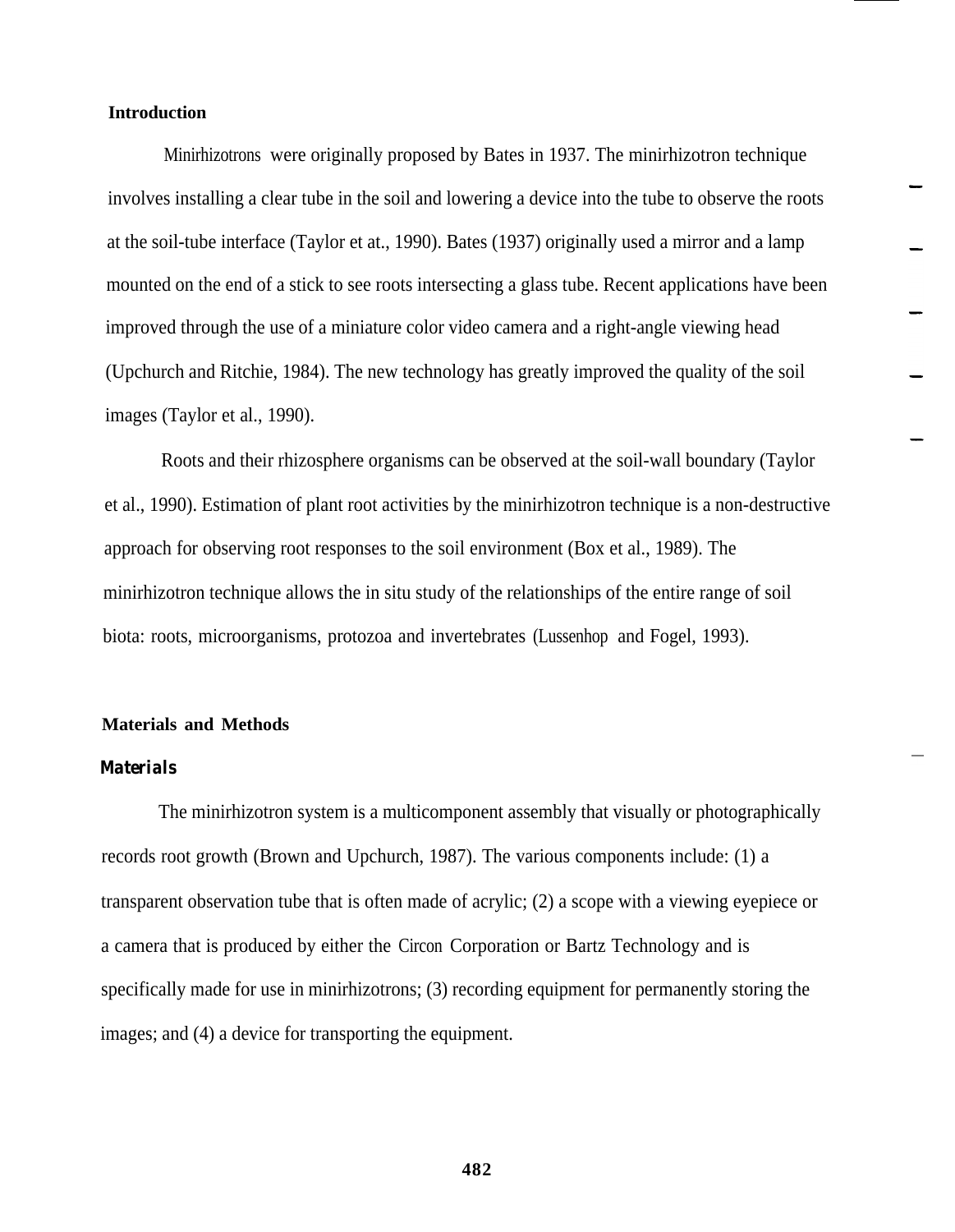# *Installation*

Proper installation is critical. Hydraulic soil probes are often used for quick and accurate placement. The tube must contact the soil enough to minimize voids at the soil-tube interface. As well, the walls of the minirhizotron tubes cannot be smeared with soil. The angle of installation depends on the observation desired, however vertical tube placement is not recommenced as roots tend to grow down the tube interface. After installation, the above-ground portion of the tube is painted and capped to prevent moisture and light from entering the tube (Brown and Upchurch, 1987).

## Viewing and Recording

The Circon Corporation, or the Bartz Technology, camera and optics system is designed to be lowered into the tube and to transmit a video image to a monitor or video camera (Brown and Upchurch, 1987). The images can then be recorded permanently and analyzed using computer software, such as **RooTracker<sup>TM</sup>**, which was developed specifically for minirhizotron images (Brown and Upchurch, 1987).

## **Discussion**

#### *Applications*

Applications of the minirhizotron system involve quantitative and qualitative root measurements such as color, branching, length, density, diameters, dynamics and lateral root spread (McMicheal and Taylor, 1987). Minirhizotrons have been used to contrast root response to different tillage, crop and community types (Aerts et al., 1989). Infrared lighting emphasizes contrast allowing dark roots, roots of legumes, cereals and native grasses to be seen more easily (Lussenhop and Fogel, 1993).

Macroscopic fungal structures may be counted, allowing density estimates of

483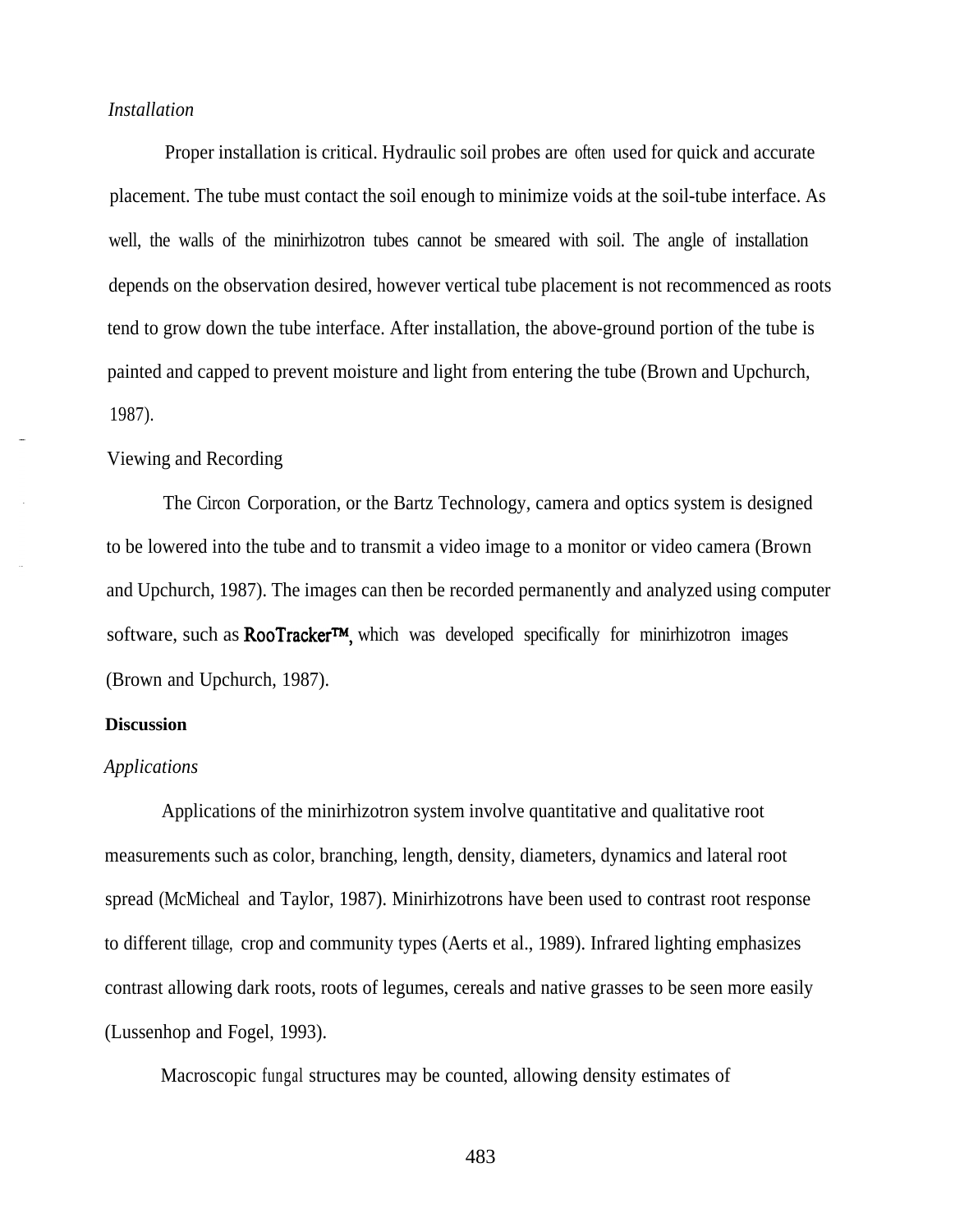ectomycorrhizae, rhizomorphs, and colonies of saprophytic fungi. Periodic observations of microorganisms allow determination of survivorship and productivity (Lussenhop and Fogel, 1993).

## *Benefits of minirhizotrons*

Minirhizotrons can be installed among crops or in natural communities (Lussenhop and Fogel, 1993). Nutrients or inoculum can be added to the surface of minirhizotron tubes through cannulae (Lussenhop and Fogel, 1993). Frequent measurements can be done *in situ* with little disturbance to the natural environment (Cheng et al., 1990). As well, minirhizotrons can be used to observe microfaunal and mesofaunal activities in the rhizosphere (Box et al., 1989). Estimates of increases in root length can be made rapidly (Taylor et al., 1990) and the dynamics of plant root growth can be studied directly (Samson and Sinclair, 1994).

Various interesting aspects of soil activity can be studied over time, such as: the spread of fungal hyphae, the death of an individual root as it experiences an oxygen deficit, the swelling and shrinking of a root as the soil water potential changes, the bulging of a root as it encounters an impeding object (Taylor et al., 1990).

## *Limitations of minirhizotrons*

The minirhizotron tubes may fail to maintain close contact at the soil-tube interface (Brown and Upchurch, 1987), which can influence root growth and distribution (Brown and Upchurch, 1987). As well, root densities, when estimated using the minirhizotron technique, may not correspond well with the estimates from soil cores (Samson and Sinclair, 1994). Consequently, a major limitation of the minirhizotron system is the number of tubes required to accurately estimate rooting (Taylor et al., 1990). The initial costs are also a concern, as the equipment costs are approximately \$25,000.

484